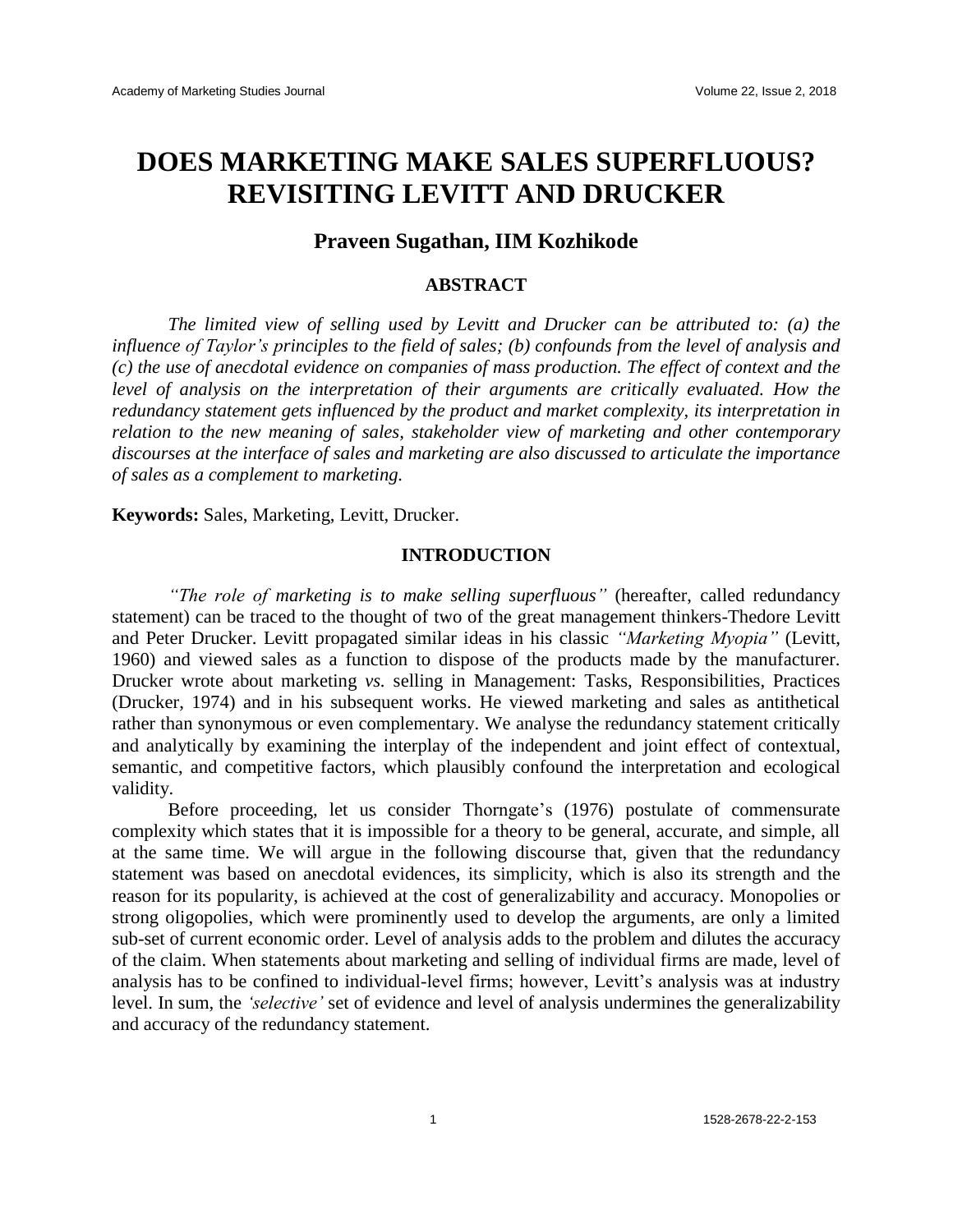## **Context**

Context is a major factor influencing the validity of statements or theories because they cannot be detached from their context and generalized (Weick, 1976). Schlenker (1974) argues that a context-dependent theory, is based on a series of if–then conditionals, is specific and less parsimonious, and has limited application. We now briefly examine the contextual factors in which the redundancy statement is rooted.

Traditionally, management thinking in the post-world war era has relied on military metaphors and learning's from military contexts (Dixon & Tanner, 2012). Production and operational efficiency enjoyed more focus, and sales were just considered as a supporting function. Management scientists such as Taylor (1914) enjoyed strong scholarly following, which proliferated into diverse fields including sales *"…if sales was a process, then it can be managed like an assembly line"*. Levitt and Drucker were not *"volte-face"* to this tradition of military style functioning of sales, while marketing-a late entrant-gained a more liberal status, at times epitomized to reside in the ivory tower of contemporary management practice (Carpenter, 1992). Therefore, sales were then viewed as an extension of the assembly line, whose function was to get rid of the manufactured goods.

Thus, Levitt and Drucker made such observations undermining sales in an era when the focus of the firms was on production capabilities and efficiencies. High focus on production then was due to the high profit possibility by reducing the cost per unit by focussing all efforts on production. In Marketing Myopia, Levitt's argument was influenced by his selection of firms focussing on mass production to provide the anecdotal evidence; because of which firms have to focus on selling to get rid of the excess produce. Drucker also used a similar myopic view of selling where the focus is on just getting rid of the overproduced.

## **Semantics**

We now see how the context influenced the meaning of *'sales'* at the time when the redundancy statement was made. The previous section described a somewhat delimiting view of selling, which can be attributed to: (a) the application of Taylor's principles to the field of sales, and, (b) excessive focus of companies on mass production. This view of selling has no focus on the value co-creation and relational exchanges between buyer and seller (Sugathan et al., 2017b & 2017a). It views the selling as pure economic transactions motivated by the tips and tricks used by the seller (Levitt, 1960). What is on offer for sale is determined by the seller and not by the buyer? In contrast, in market-oriented view or in customer-centric view, product and production are means of satisfying the needs of the consumer (Narver & Slater, 1990).

Thus, the meaning used for selling is limited, and does not compare well with the currently accepted view of sales which is more holistic in nature. Hence, the redundancy statement might only apply to limited contexts and is not in-line with the contemporary scholarly viewpoint.

#### **Contemporary View of Selling**

Following the Sales Educator's Academia (SEA) in 2011, a new definition of selling is proposed, *"Selling is the phenomenon of human-driven interaction between and within*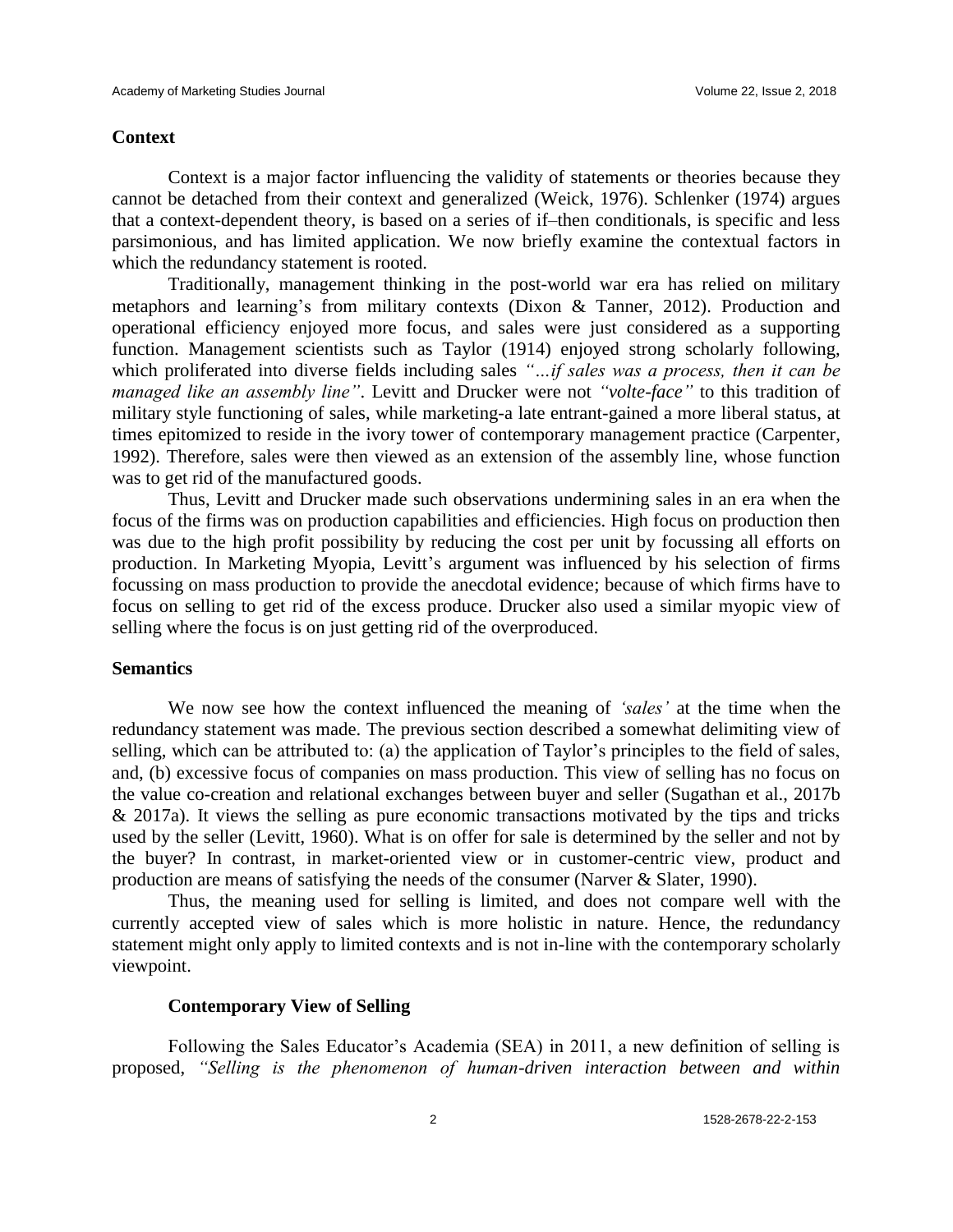*individuals/organizations in order to bring about economic exchange in a value creation context"* (Dixon & Tanner, 2012). This new definition suggests that selling objective is not just promotion but value exchange. The definition also signals the important role of the context of exchange. Thus, new meaning of selling imparts more important function to selling in the marketing domain, and is more close to the current marketing practice.

### **Product Complexity and Competition**

Now, we argue that even with such a restricted meaning of selling which was used by Drucker and Levitt, avoiding selling might be difficult due to product and market complexity in modern times (Cespedes, 1992). Specifically, even when we adopt the view that selling functions to dispose of the produce, increased product complexity and competition makes sales indispensable. We therefore suggest that we may never reach the ideal that Drucker contemplates where selling becomes superfluous.

## **Product and Market Complexity**

Due to product complexity, selling is unavoidable in modern times. Marketing's role was found to be limited in high-tech firms (Workman, 1993). Most of the products carry complex information that a normal consumer will find difficult to analyse and make decisions. Salesman often performs the role of educating the consumer, sensing consumer's difficulties in using/understanding the product, and helping product improvement and development (Ernst et al., 2010; Kotler et al., 2006); who knows better regarding the consumer needs than the salesman who is in contact with the customers (Davis, 1965)?

It has to be noted that personal selling is used more with expensive, risky, and complex goods and in markets with fewer and larger sellers (Cespedes, 1992). Regardless of whether marketing function is effective or not, it will not be able to remove the need for selling, specifically in the industrial or business market (Lane, 2009).

#### **Competition**

Levitt has based his anecdotal evidence on monopolistic markets such as oil and railways or strong oligopolistic markets such as the automobile industry. Therefore, within industry competition is not factored in the arguments. Similar to his contemporaries, he was only concerned with competition across industries, and not within. Just designing products satisfactorily according to consumer needs may not be sufficient in a competitive world. Further, in many consumption situations, customer needs are latent and firms need to proactively innovate solutions and sell them to customers (Schneider & Bowen, 1999).

Drucker also neglects the important role of competition. In the ideal marketing world, it is assumed that consumers would readily adopt products. However, this may not be the case when many competing companies are offering the same product; companies then supplement their products with selling efforts to delineate the finer details and differentiate across seemingly similar offerings. Therefore, Drucker argues, that what a market-oriented firm offers for sale is determined by the buyer, may not be true in the face of competition, because that would imply that all competing products are exactly the same (Dickson & Ginter, 1987). Even if product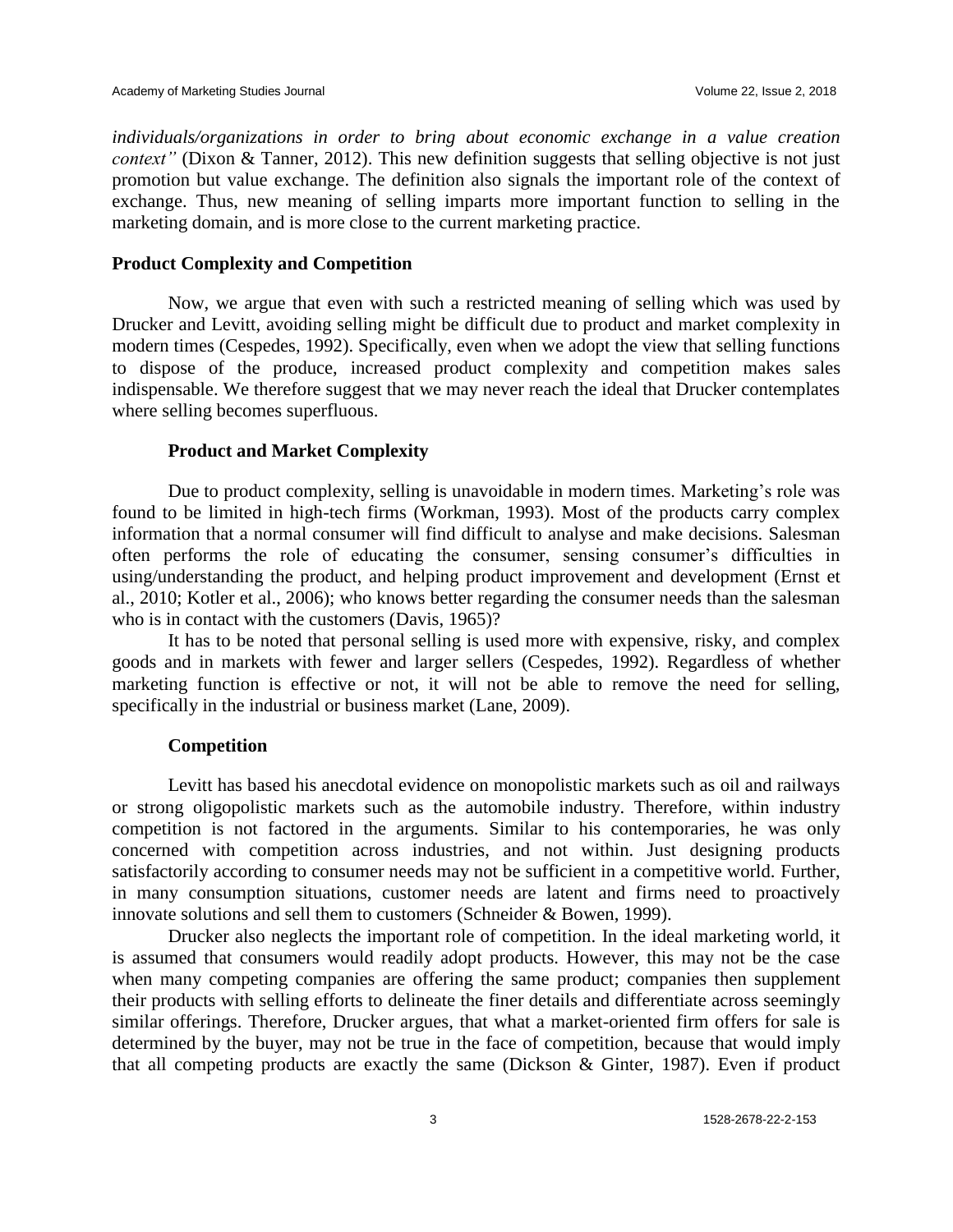differences are not there (for example, everyone offering a generic product), companies strive to differentiate their products and sell them based on their differences.

Since the ideal marketing situation does not exist and may not exist in future, due to product and market complexity and competition, and competition is the true test of market success, companies cannot avoid selling. In fact, without selling efforts, marketing alone cannot be profitable in a competitive and complex environment.

## **CONCLUSION**

In the early period, definition of selling was influenced by Taylor's principles and high focus on production, and subsequently sales received an antithetical meaning. Even with such a restricted view of selling, the redundancy statement does not hold when competition and product complexity are considered. Moreover, theoretical contribution and current ecological validity of the redundancy statement is questionable due to relevance of context and level of analysis. The generalizability and accuracy of the redundancy statement was discussed in spirit of Thorngate's (1976) postulates of commensurate complexity. The new definition of selling, in the modern context, is also evaluated. Selling is an important complement of marketing, and across contexts and product-types, they are mutually reinforcing, considering the new meaning of sales.

#### **REFERENCES**

- Carpenter, P. (1992). Bridging the gap between marketing and sales. *Sales and Marketing Management*, *144*(3), 28- 31.
- Cespedes, F.V. (1992). Sales Coordination: An exploratory study. *Journal of Personal Selling & Sales Management*, *12*(3), 13-29.
- Davis, R.H. (1965). Wanted: Sales managers for marketing research. *Journal of Marketing*, *29*(1), 55-58.
- Dickson, P.R. & Ginter, J.L. (1987). Market segmentation, product differentiation and marketing strategy. *The Journal of Marketing, 51*(2), 1-10.
- Dixon, A.L. & Tanner, J.F. (2012). Transforming selling: Why it is time to think differently about sales research. *Journal of Personal Selling & Sales Management*, *32*(1), 9-14.
- Drucker, P.F. (1974). *Management: Tasks, responsibilities, practices*. Harper & Row; Highlighting edition.
- Ernst, H., Hoyer, W.D. & Rübsaamen, C. (2010). Sales, marketing and research-and-development cooperation across new product development stages: Implications for success. *Journal of Marketing*, *74*(5), 80-92.
- Kotler, P., Rackham, N. & Krishnaswamy, S. (2006). Ending the war between sales & marketing. *Harvard Business Review*, *84*(7/8), 68-78.
- Lane, N. (2009). Special issue: Strategic sales and strategic marketing. *Journal of Strategic Marketing*, *17*(3-4), 189- 190.
- Levitt, T. (1960). Marketing myopia. *Harvard Business Review*, *38*(4), 24-47.
- Narver, J.C. & Slater, S.F. (1990). The effect of a market orientation on business profitability. *The Journal of Marketing*, *54*(4), 20-35.
- Schlenker, B.R. (1974). Social psychology and science. *Journal of Personality and Social Psychology, 29*(1), 1-15.
- Schneider, B. & Bowen, D.E. (1999). Understanding customer delight and outrage. *Sloan Management Review*, *41*(1), 35-45.
- Sugathan, P., Ranjan, K.R. & Mulky, A.G. (2017a). An examination of the emotions that follow a failure of cocreation. *Journal of Business Research*, *78*, 43-52.
- Sugathan, P., Ranjan, K.R. & Mulky, A.G. (2017b). A typical shifts post-failure: Influence of co-creation on attribution and future motivation to co-create. *Journal of Interactive Marketing*, *38*, 64-81
- Taylor, F.W. (1914). *The principles of scientific management*. Harper Publishing.